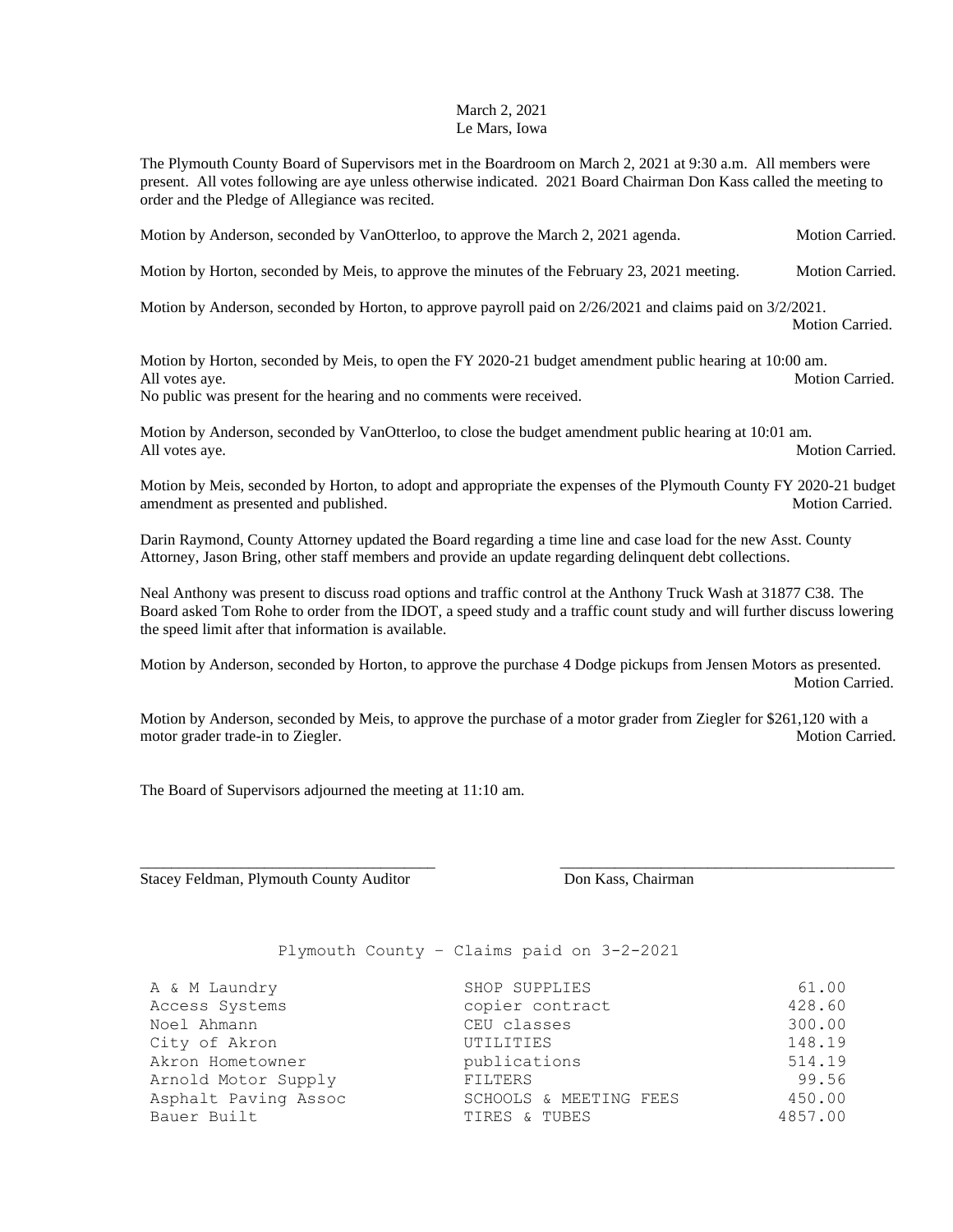| Cole Beitelspacher            | cell phone allowance      | 60.00    |
|-------------------------------|---------------------------|----------|
| Bentson Pest Control          | extermination services    | 100.00   |
| Bomgaars                      | supplies & parts          | 370.79   |
| Brians Plumbing               | repair                    | 88.11    |
| Robert B. Brock               | attorney fees             | 1135.62  |
| City of Brunsville            | UTILITIES                 | 52.20    |
| Burke Engineering Sales       | PARTS                     | 22.92    |
| Carroll Construction Supply   | SAFETY                    | 689.55   |
| Casey's Business              | fuel                      | 4792.91  |
| Century Link                  | data services             | 543.63   |
| Commercial Appraisers of Iowa | appraisal                 | 6400.00  |
| Cornhusker International      | PARTS                     | 477.22   |
| Culligan Water                | water                     | 50.04    |
| Custom Cage of Missouri       | cage                      | 50.00    |
| Des Moines Stamp              | supplies                  | 16.00    |
| Dr. Sheila Holcomb            | medical examiner expenses | 25900.00 |
| Eakes Inc                     | SUPPLIES                  | 315.90   |
| Fastenal                      | custodial supplies        | 102.53   |
| Floyd Valley Healthcare       | inmate medical            | 388.06   |
| FORCE America                 | PARTS                     | 3420.64  |
| FP Mailing Solutions          | annual fee                | 486.00   |
| Frontier                      | phone services            | 3518.37  |
| Govconnection                 | data server, rails        | 10426.76 |
| Jamie Hauser                  | mileage                   | 106.40   |
| Hinton Times                  | ballot publication        | 77.47    |
| Horizon Distribution          | car wash card             | 50.00    |
| Hundertmark                   | PARTS                     | 451.40   |
| IDALS-Pesticide Bureau        | pesticide applicator      | 75.00    |
| Iowa DNR                      | EROSION CONTROL           | 175.00   |
| Iowa Law Enforcement Academy  | jail in-service           | 125.00   |
| I-State Truck Center          | FILTERS                   | 260.72   |
| Jack's Uniforms               | uniform                   | 1020.65  |
| J.B. Propane                  | UTILITIES                 | 513.30   |
| Jerico Services               | MATERIALS                 | 6718.95  |
| Jim Jones                     | postage, supplies         | 144.16   |
| KEMPS                         | kitchen supplies          | 183.86   |
| City of Kingsley              | UTILITIES                 | 34.77    |
| Trish Kunkel                  | cleaning services         | 1720.00  |
| Lampert Lumber                | lumber                    | 459.60   |
| City of Le Mars               | utilities                 | 74.84    |
| LeMars Daily Sentinel         | publications              | 1271.34  |
| L.G. Everist Inc.             | MATERIALS                 | 3653.71  |
| Marcia Mahon                  | deposition                | 166.25   |
| Mail Services                 | renewal notices           | 923.16   |
| City of Merrill               | UTILITIES                 | 68.61    |
| Metal Culverts                | CORRUGATED METAL PIPE     | 46193.30 |
| MidAmerican Energy            | utilities                 | 741.11   |
| Midwest Wheel                 | PARTS                     | 142.58   |
|                               | rent assistance           | 350.00   |
| Mullally Properties           | SAFETY                    |          |
| National Safety Council       |                           | 425.00   |
| Northern Lights Foodservice   | kitchen supplies          | 289.03   |
| Northside Glass Service       | OUTSIDE SERVICE           | 333.00   |
| Northwest Real Estate         | rent assistance           | 185.00   |
| Shawn Olson                   | equipment                 | 812.74   |
| One Office Solutions          | Office Supplies           | 150.89   |

| l phone allowance            | 60.00             |
|------------------------------|-------------------|
| ermination services          | 100.00            |
| plies & parts                | 370.79            |
| air                          | 88.11             |
| orney fees                   | 1135.62           |
| LITIES                       | 52.20             |
| <b>TS</b>                    | 22.92             |
| 'ETY                         | 689.55            |
| ιś                           | 4792.91           |
| a services                   | 543.63            |
| raisal                       | 6400.00           |
| <b>TS</b>                    | 477.22            |
| er                           | 50.04             |
| ſе                           | 50.00             |
| plies                        | 16.00             |
| lical examiner expenses      | 25900.00          |
| PLIES                        | 315.90            |
| todial supplies              | 102.53            |
| ate medical                  | 388.06            |
| <b>TS</b>                    | 3420.64           |
| ual fee                      | 486.00            |
| ne services                  | 3518.37           |
| a server, rails:             | 10426.76          |
| eage<br>lot publication      | 106.40<br>77.47   |
| wash card :                  | 50.00             |
| <b>TS</b>                    | 451.40            |
| ticide applicator            | 75.00             |
| SION CONTROL                 | 175.00            |
| 1 in-service                 | 125.00            |
| <b>.TERS</b>                 | 260.72            |
| form                         | 1020.65           |
| LITIES                       | 513.30            |
| <b>ERIALS</b>                | 6718.95           |
| tage, supplies               | 144.16            |
| chen supplies                | 183.86            |
| LITIES                       | 34.77             |
| aning services               | 1720.00           |
| ıber                         | 459.60            |
| lities                       | 74.84             |
| lications                    | 1271.34           |
| <b>ERIALS</b>                | 3653.71           |
| osition                      | 166.25            |
| ewal notices                 | 923.16            |
| LITIES<br>RUGATED METAL PIPE | 68.61<br>46193.30 |
| lities                       | 741.11            |
| <b>TS</b>                    | 142.58            |
| t assistance                 | 350.00            |
| <b>ETY</b>                   | 425.00            |
| chen supplies                | 289.03            |
| SIDE SERVICE                 | 333.00            |
| ıt assistance                | 185.00            |
| iipment                      | 812.74            |
| ice Supplies                 | 150.89            |
|                              |                   |